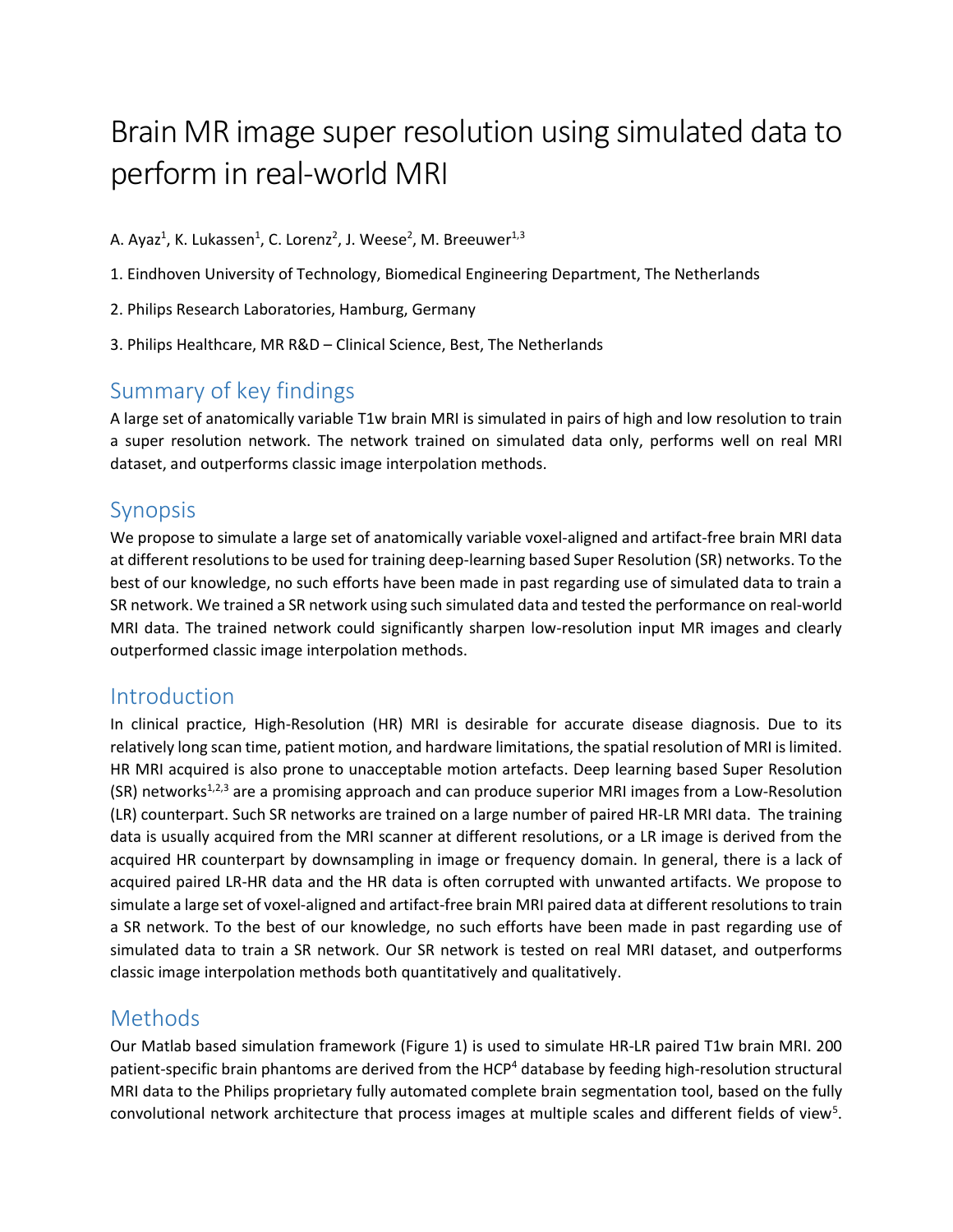Each phantom is thereafter simulated for T1w contrast at HR-1mm and LR-2mm. A fixed matrix size of 224x224 is used for both generating 90 slices of HR and LR data.

The overall architecture of the proposed 2D SR network is shown in Figure 2 (A) with an insight of the residual dense block in (B). A weighted loss function of edge-based loss and pixel loss is used from Seif et. al<sup>6</sup>. with weightings set to 0.9 and 0.1 respectively to maximize the sharpness over edge pixels. A patch wise approach is used to train the network in smaller images of size 64x64 with an overlap of 50% in both directions. The output 2D patches are merged together to form a HR image. The network is trained using the stochastic gradient descent optimizer with learning rate of 0.01, batch size of 32 on three NVIDIA TITAN Xp GPUs.

The network is tested on real T1w brain MRI data from MRBrainS18<sup>7</sup>. The real T1w MRI volumes have a size of 240x240x48 and voxel spacing of 0.95x0.95x3mm. The original images are taken as the Ground Truth (GT) HR images, and LR images are derived by low-pass filtering in k-space. A 2D tapered cosine window filtering is used to down sample HR MRI in k-space by a factor of 2 in each direction. The LR kspace is zero padded in both directions to make the matrix size equivalent to HR. The SR predictions are made on the input LR images, and realistic Gaussian noise is added.

To compare SR images with classic image sampling techniques, Bi-Cubic Interpolated (BCI) images are generated by upsampling the LR images by a factor of 2 using bi-cubic interpolation. Image quality metrics of Structural Similarity Index (SSIM), Normalized Mean Square Error (NRMSE) and Peak Signal to Noise Ratio (PSNR) are computed for both SR and BCI images while having the original HR images as GT. A visual experiment is made showing axial slices side by side in pairs of GT-SR, and SR-BCI. Readers are asked to rate the image quality characteristics of contrast, SNR, sharpness, and diagnostic quality on a scale of 5 from 0(excellent)-4(worst). The responses are recorded for the visual quality assessment.

## Results and Discussions

Our set of simulated paired brain MRI data is aligned on voxel level, does not have motion induced artifacts and is a perfect use case of training and optimizing any SR network. SR and BCI results on T1w real MRI for three different subjects are presented in Figure 3. The SR images have more details and sharpness over edges as compare to BCI. Also, the lesions (pointed with arrow) are well preserved and enhanced in SR image.

SSIM, NRMSE and PSNR scores are listed in Figure 4(A) for both SR and BCI images. High SSIM and PSNR and low NRMSE scores of SR indicate better performance of SR over BCI. Reader scores for image contrast, SNR, sharpness and diagnostic quality are presented in Figure 4(B) as a frequency bar chart, also indicating higher scores of GT and SR images and lower ratings for BCI. Overall, the 2D SR network trained only on our simulated data performs well on the real MRI dataset, and outperforms bicubic interpolation.

## Conclusion

Using our simulation pipeline, a voxel-aligned and artifact-free brain MRI data at different resolutions is generated. Such data can be used to train SR networks that perform well on the real MRI data. Thus, limiting the need of HR MRI acquisitions.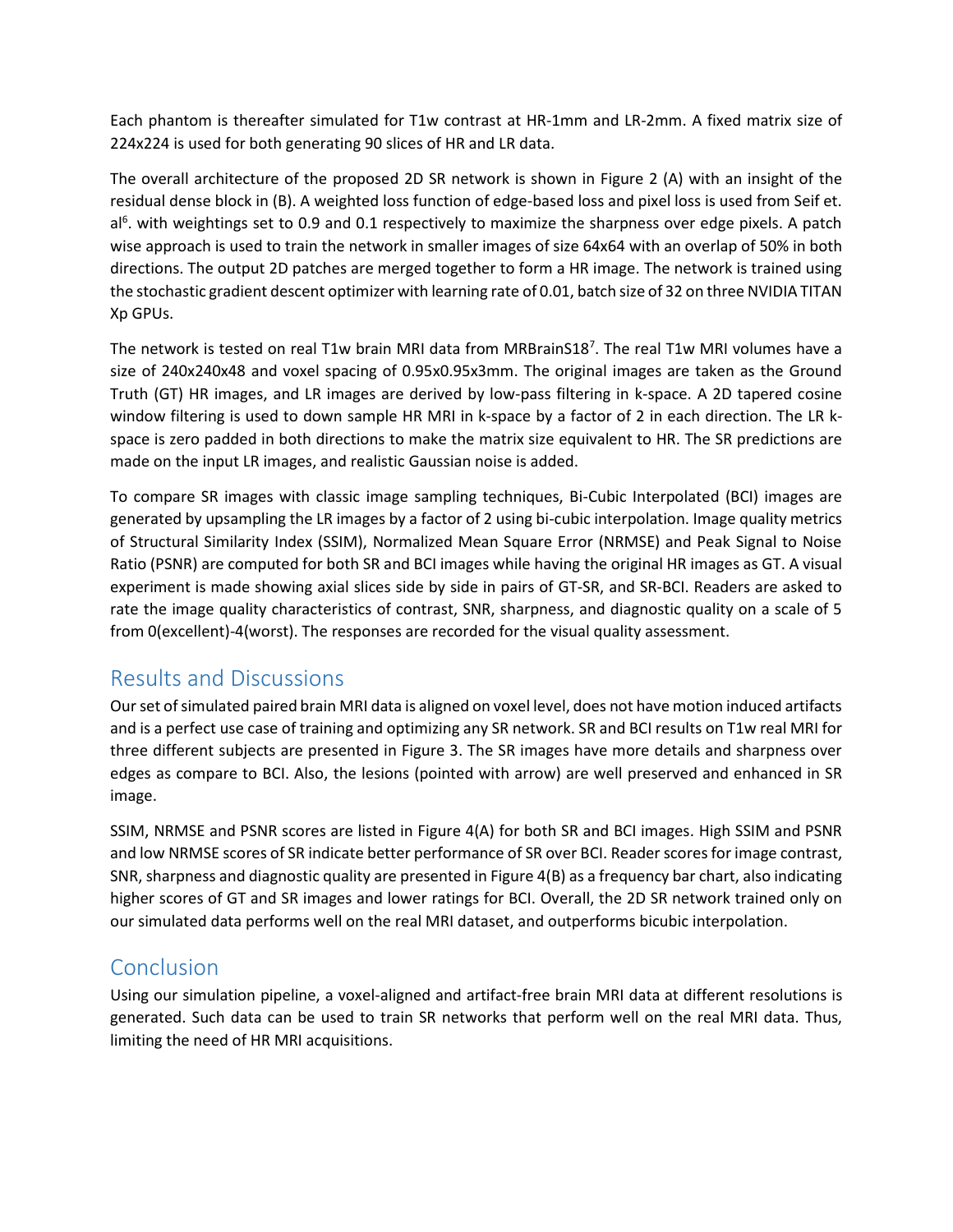## Acknowledgements

This work has been supported by openGTN (opengtn.eu) project grant in the EU Marie Curie ITN-EID program (project 764465).

#### References

- 1. Chen, Y., et al. "Brain MRI Super Resolution Using 3d Deep Densely Connected Neural Networks." *IEEE International Symposium on Biomedical Imaging*, 2018.
- 2. Du, J., et al. "Accelerated Super-resolution MR Image Reconstruction via a 3D Densely Connected Deep Convolutional Neural Network." *IEEE International Conference on Bioinformatics and Biomedicine*, 2018.
- 3. Zhang, Y., et al. "Residual DenseNetwork for Image Super-Resolution." *IEEE conference on computer vision and pattern recognition*, 2018.
- 4. Van Essen, David C., et al. "The WU-Minn human connectome project: an overview." *Neuroimage*, 2013.
- 5. Brosch, Tom, and Axel Saalbach. "Foveal fully convolutional nets for multi-organ segmentation." *Medical Imaging*, 2018.
- 6. Seif, G., et al. "Edge-Based Loss Function for Single Image Super-Resolution." *IEEE International Conference on Acoustics, Speech and Signal Processing*, 2018.
- 7. Grand Challenge on MR Brain Segmentation 2018. (MRBrainS18). https://mrbrains18.isi.uu.nl/



*Figure 1: Our proposed simulation framework to simulate large sets of realistic T1w brain MRI at two different resolutions in pairs. Each phantom is simulated slice by slice with fixed number of slices and slice thickness of 2mm at 2D resolution of 1mm and 2mm.*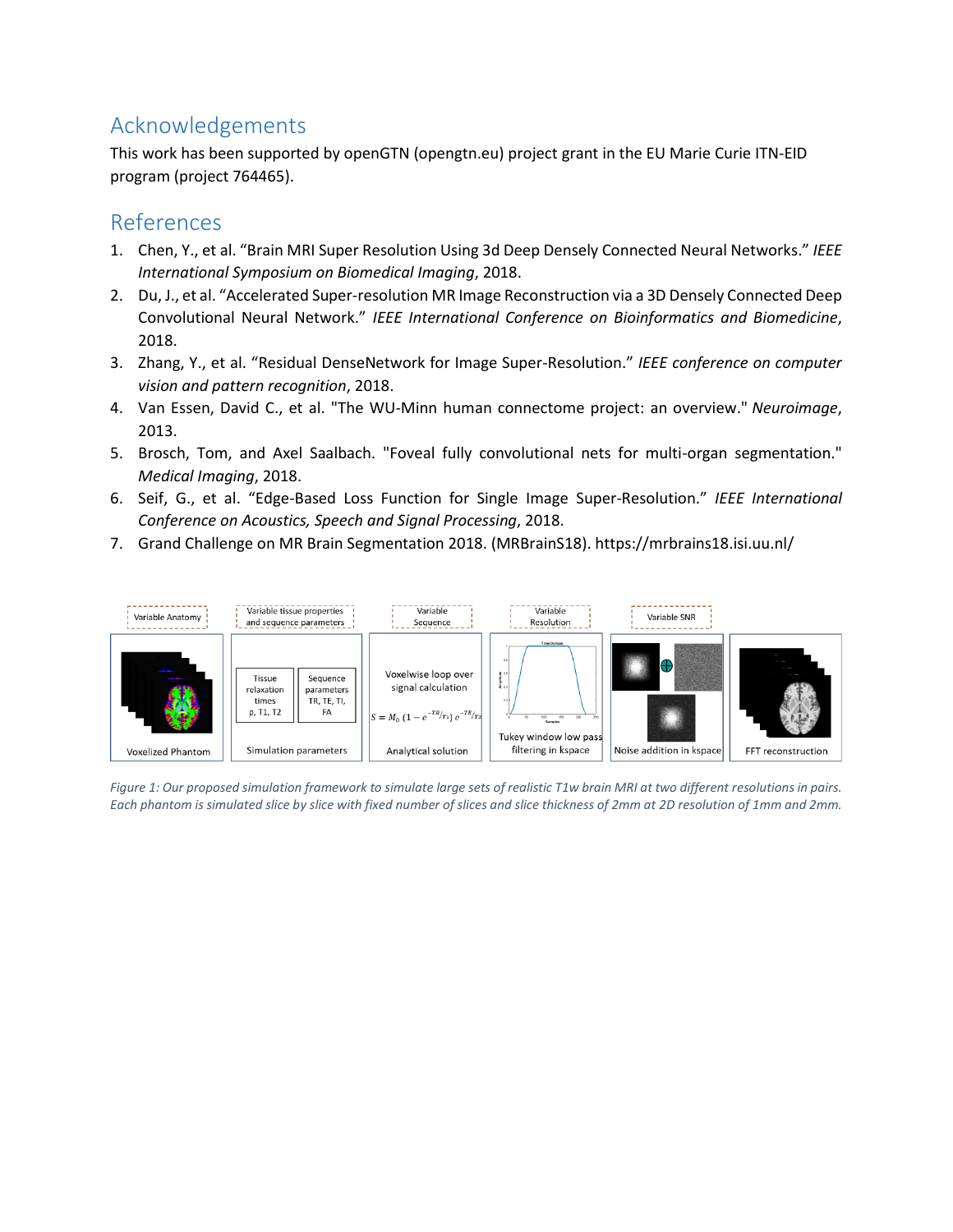

*Figure 2: (A) Our proposed super resolution network based on global residual model architecture with multiple convolutional layers and three local residual dense blocks. (B) Each residual dense block having multiple dense connections and a local residual connection.*



*Figure 3: T1w real MRI centered-cut axial images of three different subjects. Full 2D slices of HR Ground Truth (GT) images are shown in first column followed by a zoom-in to a ROI at different cortex locations across subjects. ROI zoomed slices of GT, derived LR, predicted SR and BiCubic Interpolated (BCI) images are shown to draw a visual comparison for image details. In addition, an arrow is pointed for a subject GT ROI in last row to point the lesion presence.*